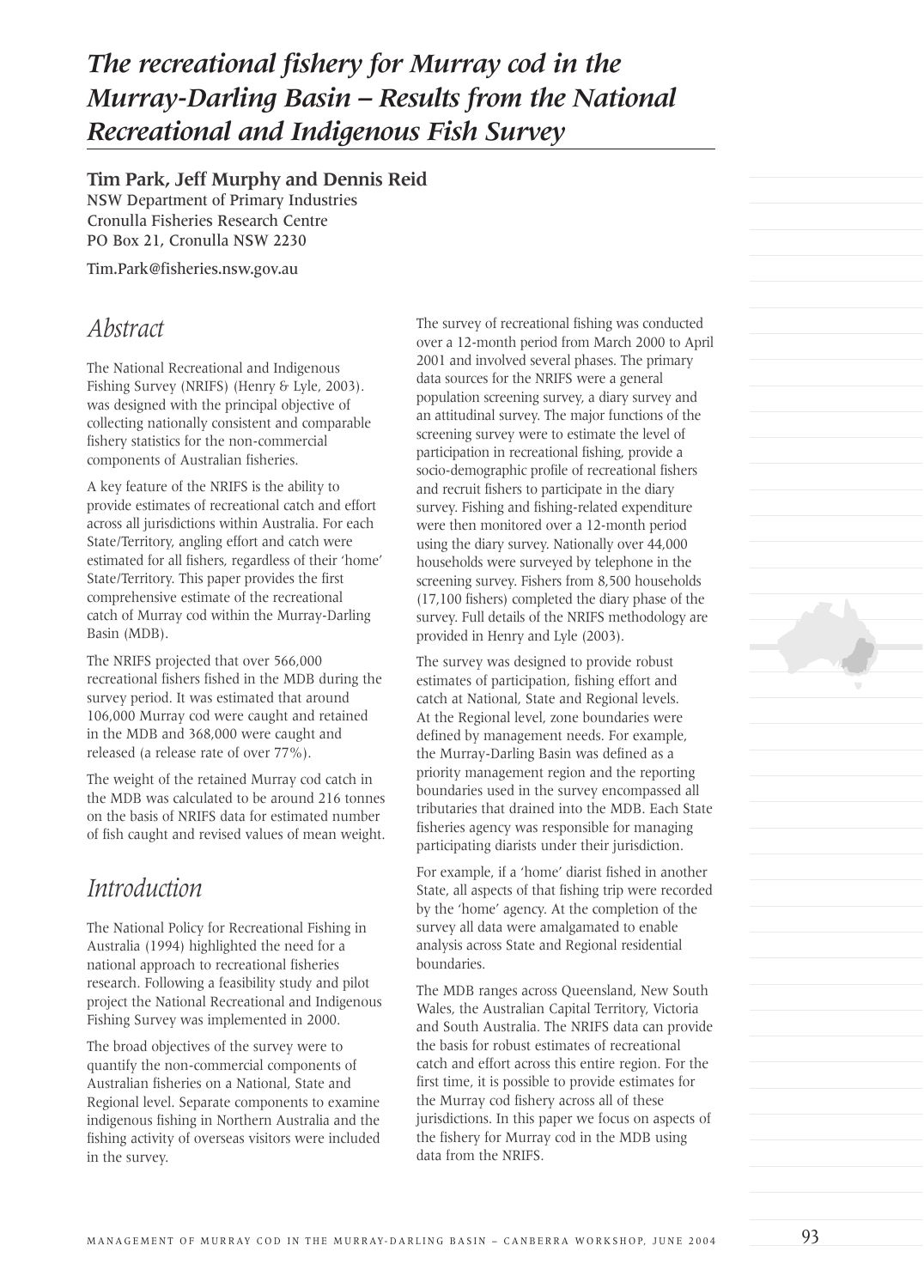| <b>State of</b><br>Residence | <b>Estimated No.</b><br><b>Fishers</b> | % Fishers | <b>Murray Cod</b><br>Targeters (No. Fishers) | % Cod Targeters |
|------------------------------|----------------------------------------|-----------|----------------------------------------------|-----------------|
| <b>VIC</b>                   | 237,276                                | 41.90%    | 67,751                                       | $29.0\%$        |
| <b>NSW</b>                   | 181,300                                | 32.00%    | 43,030                                       | 24.0%           |
| SA                           | 77,313                                 | 13.70%    | 11,266                                       | 15.0%           |
| <b>OLD</b>                   | 47,236                                 | 8.30%     | 1,963                                        | $4.0\%$         |
| ACT                          | 19.499                                 | $3.40\%$  | 1,219                                        | $6.0\%$         |
| NT                           | 1.788                                  | $0.30\%$  | 3                                            | 100.0%          |
| <b>TAS</b>                   | 1,047                                  | $0.20\%$  | 332                                          |                 |
| <b>WA</b>                    | 715                                    | $0.10\%$  | 455                                          | 64.0%           |
| Total                        | 566,174                                | 100.00%   | 126,019                                      | $22.0\%$        |

Table 1. Estimated numbers of anglers who fished the MDB by state of residence and estimated number of fishers who targeted Murray cod.

# *Number of Recreational Fishers in the MDB*

An estimated 566,000 recreational fishers fished in the Murray-Darling Basin during the survey period. About 237,000 (42%) of these fishers were residents of Victoria followed by NSW (32%) South Australia (14%) and Queensland (8%) (Table 1). A small number of fishers (about 4% of all fishers) from the ACT, Northern Territory, Tasmania and Western Australia also fished in the MDB during the survey period.

Murray cod were targeted by 22% of anglers as either a primary or secondary target species in the MDB during at least one fishing trip in the survey period (**Table 1**).

## *Fishing Effort in the MDB*

The primary units of fishing effort reported in the NRIFS were fishing 'events'. An event was defined as a single fishing episode. Separate events were recorded where there was a change in region, water body type, target species or fishing method. Table 2 lists the estimated number of fishing events by State of occurrence i.e. where fishing events took place. There were

an estimated 2.7 million fishing events in the MDB during the survey period. This includes fishing events for all species (finfish and invertebrates). About 53% of the fishing events occurred in NSW followed by Victoria (28% of events), Queensland (7%), South Australia (12%) and the ACT (1%) (**Table 2**).

Table 2. The estimated number of fishing events in the MDB by state – all species targeted.

| <b>State of Effort</b><br>(where fishing)<br>took place) | <b>Estimated No.</b><br>of Events | $\frac{0}{0}$ |  |
|----------------------------------------------------------|-----------------------------------|---------------|--|
| <b>NSW</b>                                               | 1,426,298                         | 52.90%        |  |
| VIC.                                                     | 750.545                           | 27.80%        |  |
| <b>OLD</b>                                               | 180.401                           | $6.70\%$      |  |
| <b>SA</b>                                                | 311.109                           | 11.50%        |  |
| ACT                                                      | 26,622                            | $1.00\%$      |  |
| Total                                                    | 2.694.976                         | 100.00%       |  |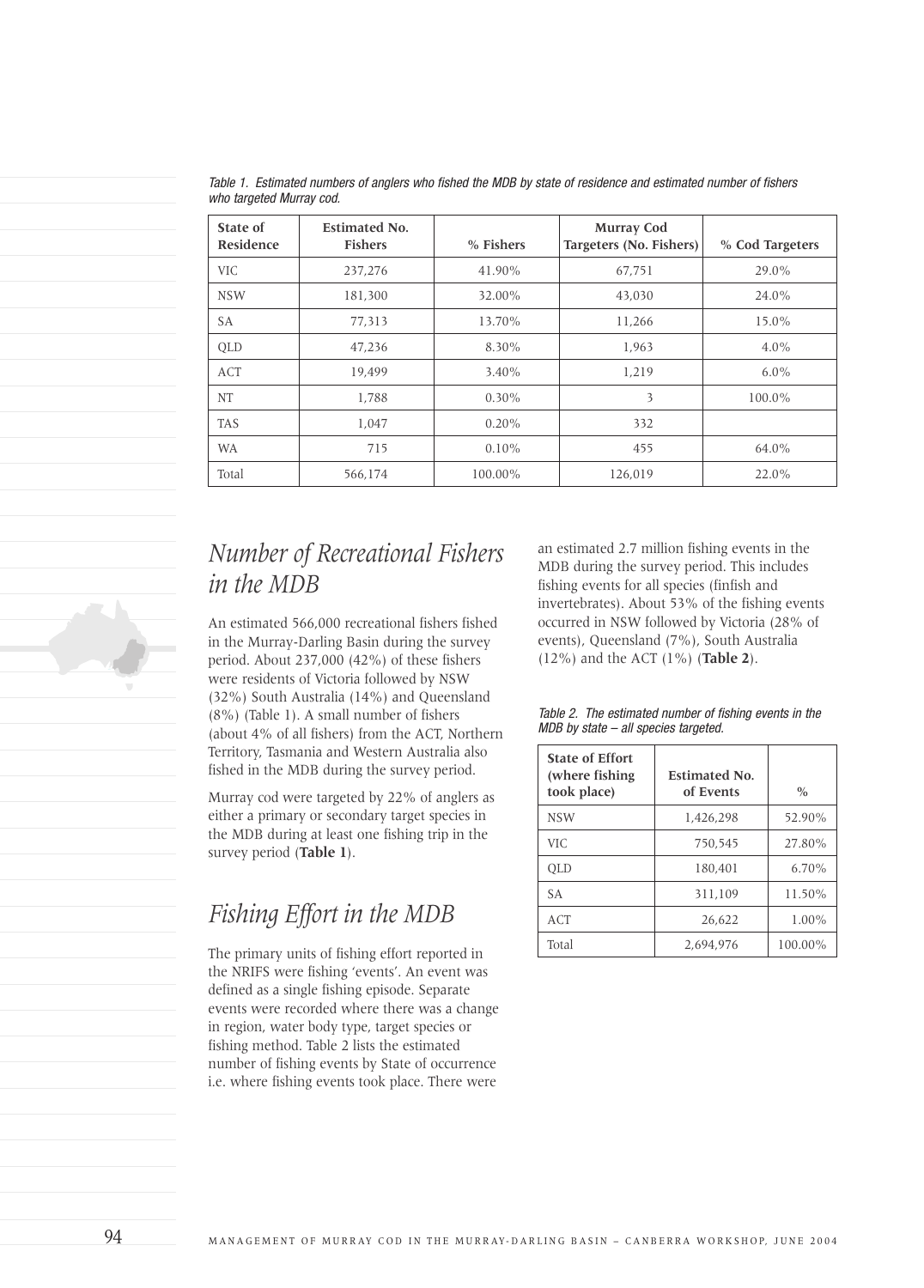#### *Target Species*

Finfish were targeted in over 2.4 million fishing events in the MDB. Golden perch were the main finfish target species in the MDB, being targeted in about 29% of the fishing events. Salmonids were targeted in about 19% of the events and Murray cod were targeted in 16% of finfish events in the MDB (**Table 3**).

| Target Group*                    | No. Finfish<br><b>Target Events</b> | % Finfish<br>events |  |
|----------------------------------|-------------------------------------|---------------------|--|
| Golden perch                     | 697,564                             | 28.80%              |  |
| Trout/salmon                     | 462,223                             | 19.10%              |  |
| Cod - Murray                     | 388.643                             | 16.10%              |  |
| Demersal-<br>unspecified         | 218,792                             | $9.00\%$            |  |
| Redfin perch                     | 212,857                             | 8.80%               |  |
| All other                        | 201,193                             | 8.30%               |  |
| Surface-pelagic –<br>Unspecified | 106,895                             | 4.40%               |  |
| European carp                    | 59,225                              | 2.40%               |  |
| Australian bass                  | 27,863                              | $1.20\%$            |  |
| Catfish                          | 17,387                              | 0.70%               |  |
| Cod (various)                    | 11,740                              | $0.50\%$            |  |
| Other                            | 11,185                              | $0.50\%$            |  |
| Small baitfish                   | 3,220                               | $0.10\%$            |  |
| Grunters/trumpeters              | 493                                 | $0.00\%$            |  |
| Total                            | 2,419,281                           | 100.00%             |  |

Table 3. Species listed as principal or secondary target species per event in the MDB.

\* For full description of species common names and species group names used in the NRIFS Final Report see Henry and Lyle (2003).

#### *MDB Finfish Catch*

The NRIFS estimated that over 4.6 million finfish were caught and retained during the survey period in the MDB (**Table 4**), an estimated 3.4 million finfish were caught and released, for a total catch of over 8 million finfish in the MDB.

### *Murray Cod Catch in the MDB*

#### *Retained Catch*

An estimated 106,000 Murray cod were caught and retained in the MDB during the survey period. This represents around 2% of the retained finfish catch by number in the MDB (**Table 4**).

The weight of Murray cod caught was calculated for each jurisdiction as the product of the best available estimate of mean weight and the estimated number of fish (**Table 5**). The mean weight of retained Murray cod in NSW and Queensland was assumed to be 1kg in Henry and Lyle (2003), however the legal minimum length for Murray cod in NSW is 50cm, which approximates to 2kg per fish. NSW DPI tournament data from NSW (Park 2005) suggests that the legal size of 50cm is the modal size among the recreational catch. The legal minimum length for Murray cod caught in Queensland is 60cm, which is equivalent to a weight of approximately 4kg. For determining the total weight of the retained catch, we have thus assumed a mean weight of 2kg for retained Murray cod in NSW and SA but 4kg for Queensland, which gives an estimated Murray cod retained catch of approximately 216 tonnes for the MDB.

#### *Released Catch*

Over 77% of Murray cod caught in the MDB were released. This release rate was the second highest for finfish species among the MDB catch (**Table 4**).

#### *Total Catch (retained plus released fish)*

The total catch of Murray cod in the MDB by number was estimated to be 475,000 fish, which is about 6% of the entire finfish catch for the MDB. A small proportion of the National Murray cod catch was taken outside of the MDB boundaries (around 1.5% of the National catch). These fish were mainly stocked fish taken mostly from private and public impoundments outside the MDB drainage area (**Table 5**). Over 91% of the total MDB catch was taken in NSW, followed by Victoria (8%), Queensland, South Australia and the ACT  $\langle$ <1% of total catch each).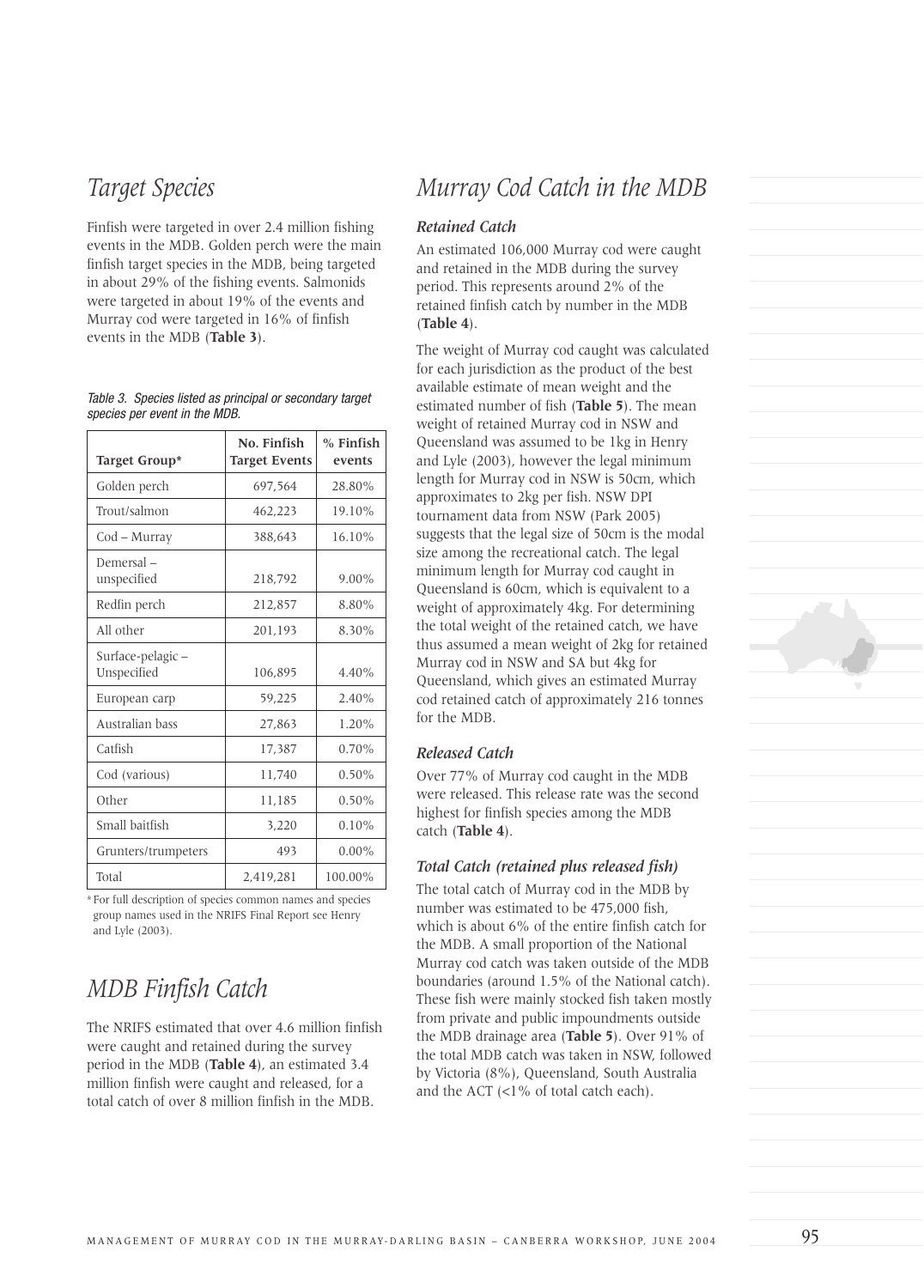| Common name*         | Number Kept  | <b>Number Released</b> | <b>Total Catch</b> | % Finfish Catch |  |
|----------------------|--------------|------------------------|--------------------|-----------------|--|
| Carp                 | 1,913,788    | 244,636                | 2,158,424          | 27.65%          |  |
| Golden perch         | 902,625      | 723,566                | 1,626,191          | 20.83%          |  |
| Redfin perch         | 834,359      | 729,627<br>1,563,986   |                    | 20.04%          |  |
| Silver perch         | 164,334      | 381,406                | 545,741            | 6.99%           |  |
| Murray cod           | 105,984      | 368,651<br>474,635     |                    | $6.08\%$        |  |
| Trout - rainbow      | 125,742      | 268,831<br>394,573     |                    | 5.06%           |  |
| Trout - brown        | 129,133      | 246,452                | 375,585            | 4.81%           |  |
| Small baitfish       | 210,112      | 603                    | 210,715            | 2.70%           |  |
| Catfish - freshwater | 69,230       | 88,734                 | 157,964            | 2.02%           |  |
| Macquarie perch      | 2,082        | 110,338                | 112,421            | 1.44%           |  |
| Catfish - other      | 17,423       | 36,951                 | 54,375             |                 |  |
| Trout - unspecified  | 23,413       | 25,531                 | 48,943             | $0.63\%$        |  |
| Cod - unspecified    | 9,238        | 21,750<br>30,988       |                    | $0.40\%$        |  |
| Blackfish - river    | 7,359        | 10,470<br>3,111        |                    | 0.13%           |  |
| Australian bass      | 4,647        | 5,541                  | 10,188             | $0.13\%$        |  |
| Spangled perch       | 2,477        | 6,884<br>9,361         |                    | 0.12%           |  |
| Trout cod            | $\theta$     | 8,088<br>8,088         |                    | $0.10\%$        |  |
| Other finfish        | 3,630        | 1,536                  | 5,166              |                 |  |
| Eel - unspecified    | 730          | 1,740<br>2,470         |                    | $0.03\%$        |  |
| Mullet - unspecified | 315          | 1,577                  | 1,892              | $0.02\%$        |  |
| Bony bream           | 1,674        | $\overline{0}$         | 1,674              | $0.02\%$        |  |
| Tench                | 668          | 516                    | 1,184              | $0.02\%$        |  |
| Roach                | $\mathbf{0}$ | 241                    | 241                | $0.00\%$        |  |
| Total No.            | 4,528,964    | 3,276,313              | 7,805,277          | 100.00%         |  |

Table 4. Estimated numbers of finfish caught and retained, caught and released and the total catch for the MDB.

\* For full description of species common names and species group names used in the NRIFS Final Report see Henry and Lyle (2003).